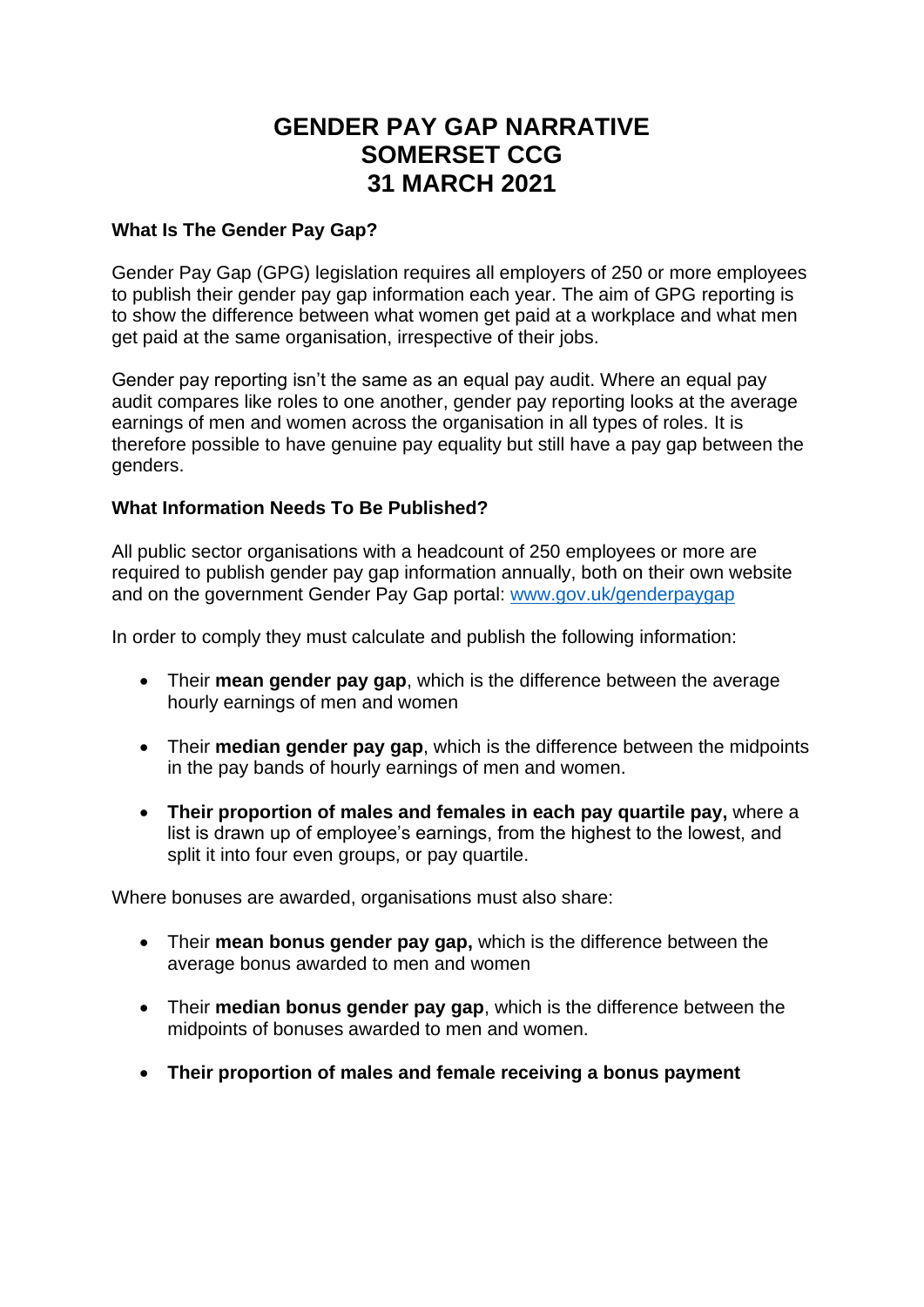## **Somerset CCG's 2021 Gender Pay Gap Results**

#### **Our employees**

81% of employees of Somerset CCG are female 19% of employees of Somerset CCG are male

### **Gender pay gap based on hourly rates of pay**

Mean Gender Pay Gap: 33.55%

This means women in the CCG earn 66.45 pence for every £1 earned by men.

Median Gender Pay Gap: 17.19%

This means women in the CCG earn 82.81 pence for every £1 earned by men.

#### **Pay Quartiles- Hourly Rate**

| <b>Quartile</b>     | Female | <b>Male</b> | Female % | Male % |
|---------------------|--------|-------------|----------|--------|
| Lower               | 66     |             | 94.3%    | 5.7%   |
| Middle Lower        | 60     | 9           | 87%      | 13%    |
| <b>Middle Upper</b> | 54     | 15          | 78.3%    | 21.7%  |
| <b>Higher</b>       | 46     | 24          | 65.7%    | 34.3%  |
| <b>Overall</b>      | 226    | 52          | 81.3%    | 18.7%  |

#### **Gender pay gap based on bonuses**

Somerset CCG does not have a bonus gender pay gap as no male or female staff are in receipt of bonus payments.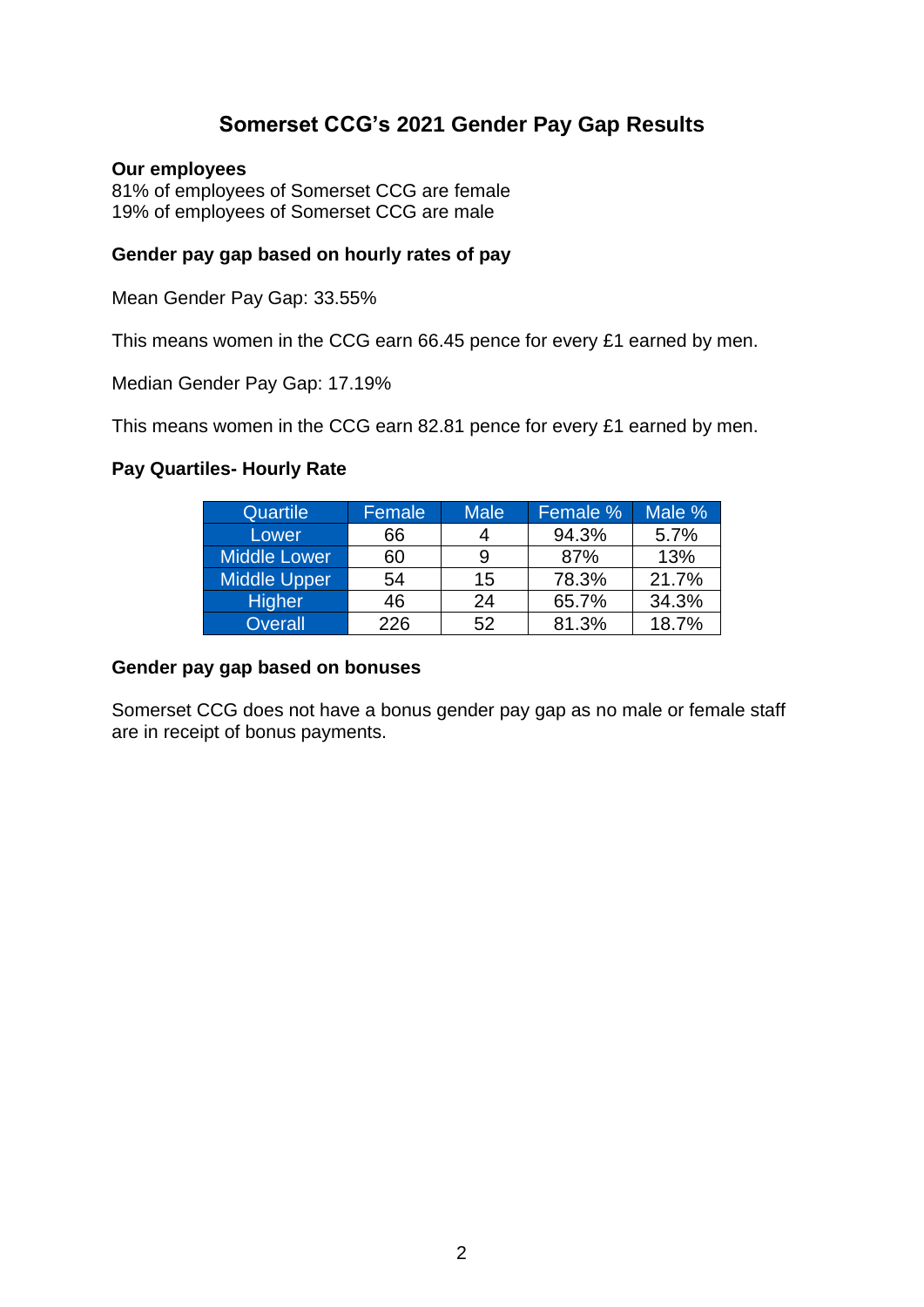# **Results Analysis**

In order to explore the causes of the gender pay gap within Somerset CCG, we are able to explore two additional factors to gain insight:

- The employment of men and women within pay bands, which will supplement the information provided in indicator 6.
- The proportion of men and women undertaking part time working, as part time workers have been found to have a larger pay gap than full time workers (Office for National Statistics, 2020)

## **Role Banding and Gender**

Somerset CCG has an employee base which is predominately female, with 81% of all employees being women, by examining the percentage of men and women is each NHS Agenda for Change band with this in mind, we can highlight pay bands in which women are over or underrepresented.

| <b>Band</b>             | <b>Female</b>  | <b>Male</b>    | <b>Total</b>    | <b>Female %</b> | Male % | % Difference from<br><b>Organisational Distribution</b> |
|-------------------------|----------------|----------------|-----------------|-----------------|--------|---------------------------------------------------------|
| $\overline{2}$          | 1              | $\overline{0}$ |                 | 100%            | $0\%$  | $-19%$                                                  |
| $\overline{3}$          | 1              | $\overline{2}$ | 3               | 33%             | 67%    | 48%                                                     |
| 4                       | 34             | $\overline{2}$ | 36              | 94%             | 6%     | $-13%$                                                  |
| 5                       | 29             | 3              | 32              | 91%             | 9%     | $-10%$                                                  |
| $6\phantom{1}$          | 61             | 7              | 68              | 90%             | 10%    | $-9%$                                                   |
| $\overline{7}$          | 44             | 7              | 51              | 86%             | 14%    | $-5%$                                                   |
| 8a                      | 24             | 11             | 35              | 69%             | 31%    | 12%                                                     |
| 8 <sub>b</sub>          | 14             | 5              | 19              | 74%             | 26%    | 7%                                                      |
| 8c                      | 9              | 3              | 12              | 75%             | 25%    | 6%                                                      |
| <b>8d</b>               | 5              | $\overline{2}$ | 7               | 71%             | 29%    | 10%                                                     |
| <b>Medical</b>          | 6              | 11             | 17              | 35%             | 65%    | 46%                                                     |
| <b>VSM</b>              | $\overline{2}$ | 4              | 3               | 67%             | 33%    | 14%                                                     |
| <b>NEDS &amp; Chair</b> | 3              | 7              | 10 <sup>1</sup> | 30%             | 70%    | 51%                                                     |

### **Key:**

| Women are underrepresented in this band |
|-----------------------------------------|
| Women are overrepresented in this band  |
| There are less than 5 individuals total |
| within this banding and therefore are   |
| discounted for considering proportional |
| representation.                         |
|                                         |

*Note: where the difference is +/- 5%, this has not been considered to be indicative of an over or under representation of women*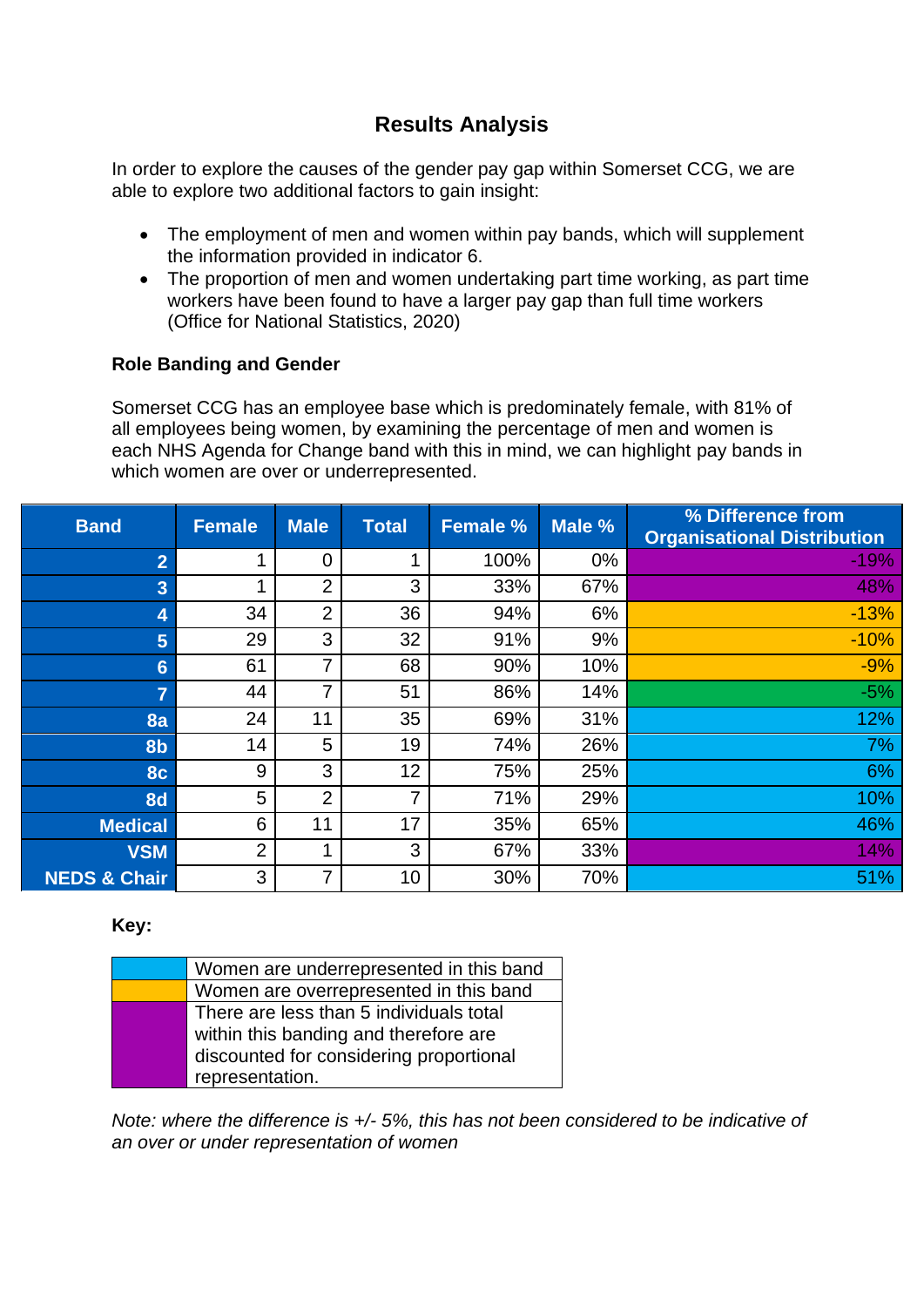## Agenda for Change Colleagues and Very Senior Manager Colleagues

From this table, we can see that broadly women are overrepresented in Band 4 to Band 6 roles, meaning that women are more commonly employed than men in these lower paid bands. Looking at Band 8a and above, we can see that women are broadly underrepresented in the higher paying Band 8a to Band 8d roles.

Whilst numbers of Very Senior Managers (VSM) are small, it is seen as positive that women hold two of the three of substantive VSM posts which, given the number of posts, is as close to representative of the CCG's workforce as is possible.

#### Non-Executive Director Roles

Looking at the Non-Executive Director (NED) and Chair roles, women make up only 30% of those working in these roles meaning that women are more significantly underrepresented in these specific highly paid roles.

However it is important to note that unlike VSM roles, where we are seeking the gender distribution to mirror that of colleagues, there is a requirement to ensure that NED roles are representative of the Somerset population. Therefore, whilst it is recognised that further work is required to increase female NED membership, we would aim for NED gender distribution to align to the Somerset population of 51.2% female and 48.8% male.

#### Medical Roles

Looking at the medical roles, women make up only 35% of those working in medical roles meaning that women are more significantly underrepresented in these specific highly paid roles.

However it is important to note that unlike VSM roles, where we are seeking the gender distribution to mirror that of colleagues, there is a requirement to ensure that medical roles are representative of the GP population. Therefore whilst it is recognised that further work is required to increase the proportion of female GPs working with Somerset CCG, we would aim for the gender distribution to align to the GP population of 52.7% female and 47.3% male.

### **Part-Time Working Impact**

Of those staff who work part time, 94 part-time workers are female and 26 part-time workers are male. This means that 41% of the female workforce is part time, as compared to 50% of the male workforce.

As the percentage of staff working part time is greater for male members of staff than female members of staff, this would indicate that the gendered distribution of part time working is not a significant contributor to the gender pay gap with Somerset CCG.

However, if we look specifically at Agenda for Change (AfC) colleagues and VSM colleagues, given that both NED and Medical roles are undertaken as a part-time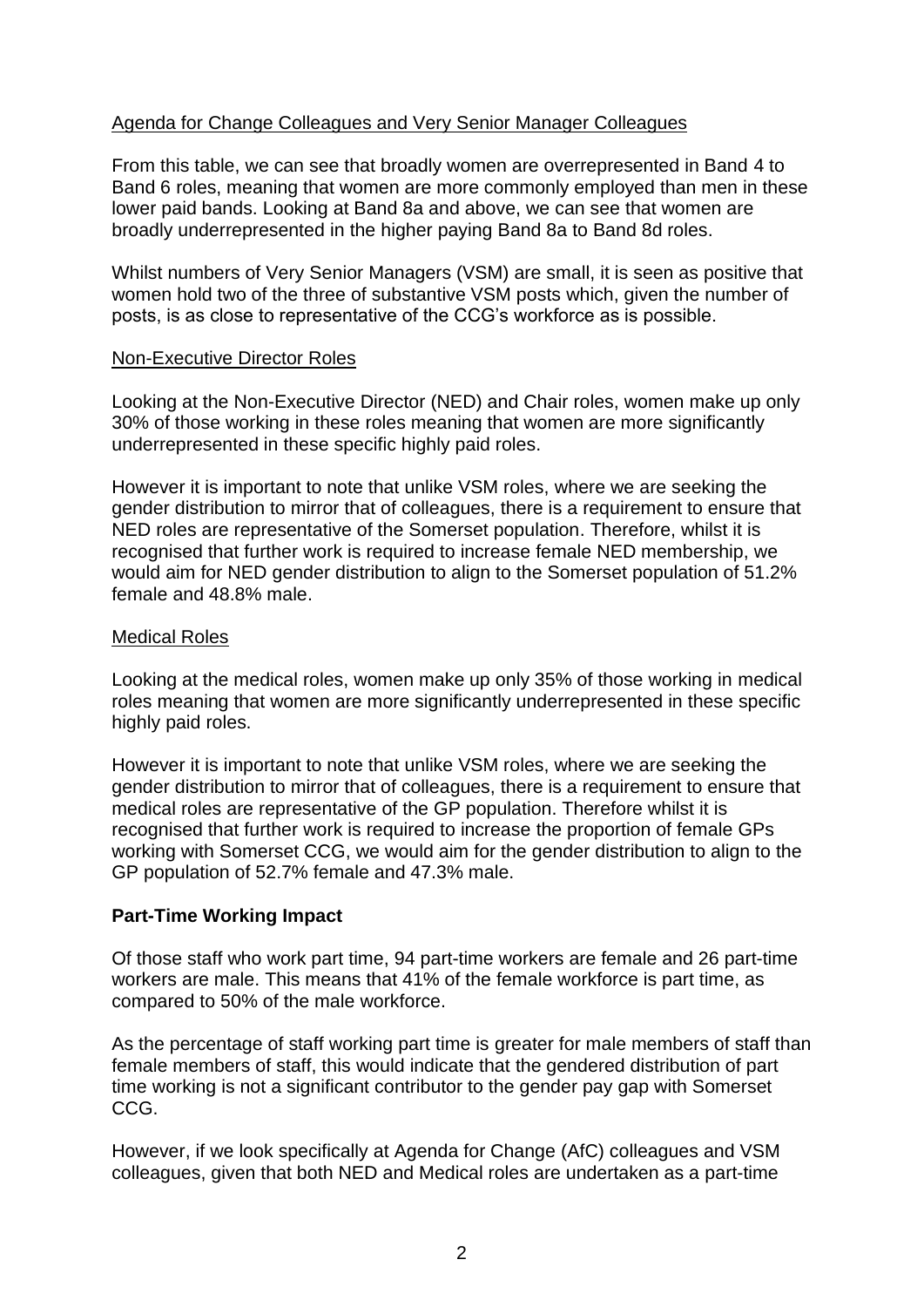positions, we can see that 85 part-time workers are female and 42 part-time workers are male. This means that 38% of the AfC and VSM female workforce are part time, as compared to 19% of the AfC and VSM male workforce. Therefore, part time working may impact upon the gender pay gap within Agenda for Change Bandings for Somerset CCG.

## **Conclusion**

From the data examined in our banding analysis, occupational segregation, where women are more likely to work in low paid roles and men in high paid roles is likely to be the biggest driver of the Gender Pay Gap within Somerset CCG which is added to by the contribution of part time work in Agenda for Change staff.

This understanding is added to by the difference seen in the median and mean gender pay gap figures. The median figure is considered to be the most representative figure for the gender pay gap, at 17.19%, with the mean more easily skewed by a small number of highly paid individuals.

As the mean gender pay gap (33.55%) is larger than the median gender pay gap (17.19%) we can conclude that the gender pay gap is most influenced by the pay of highly paid individuals within the organisation.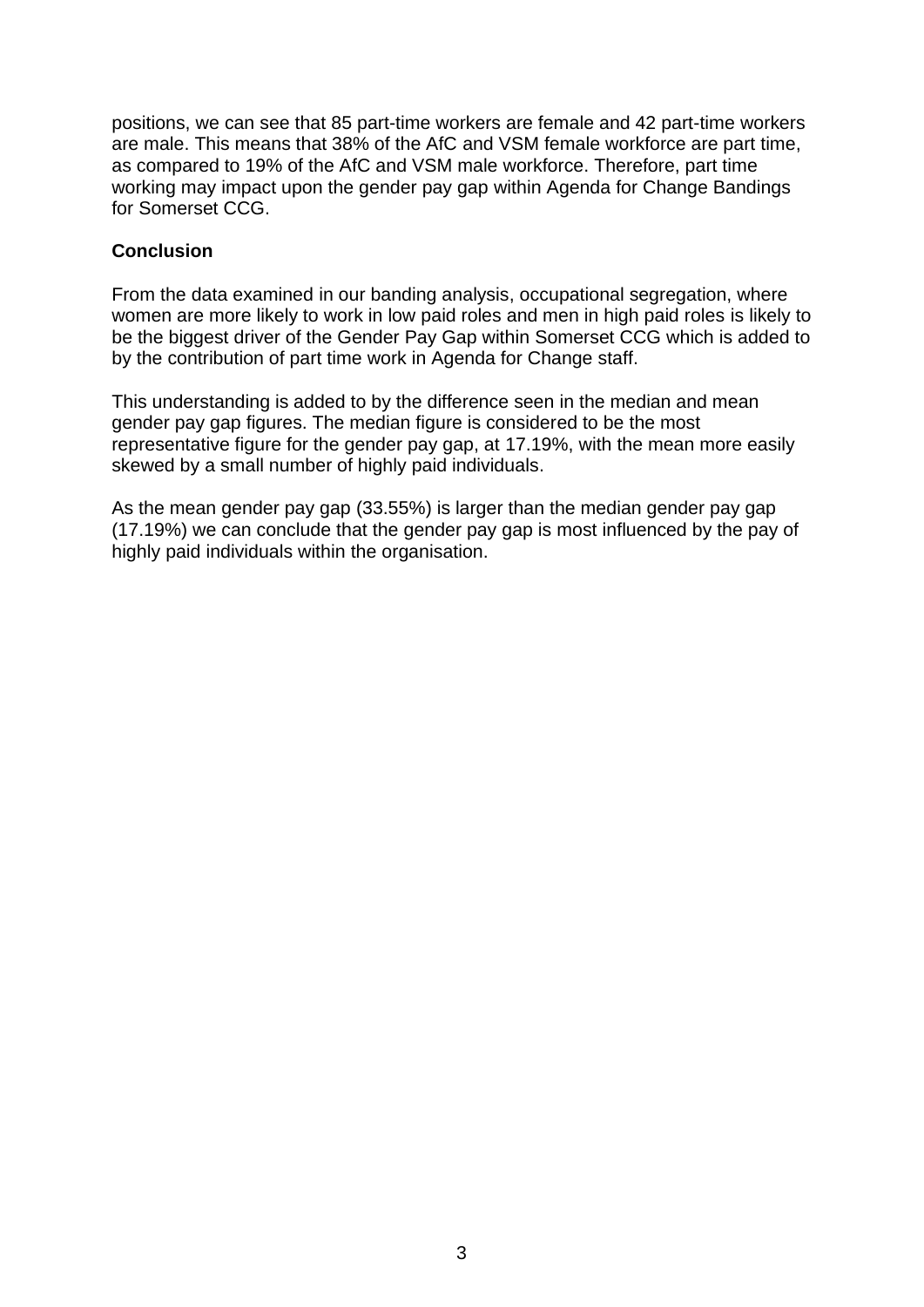## **What have we done so far?**

Whilst Somerset CCG has made improvements on our Gender Pay Gap data from 2019, as seen below, we have unfortunately not improved upon our position from March 2020 with the median GPG increasing by 0.74% and the mean GPG increasing by 3.91%.

|                                | <b>March 2019</b> | <b>March 2020</b> | <b>March 2021</b> |
|--------------------------------|-------------------|-------------------|-------------------|
| <b>Average Gender Pay</b>      | 37.36%            | 29.64%            | 33.55%            |
| Gap- Mean Average <sup>+</sup> |                   |                   |                   |
| <b>Average Gender Pay</b>      | 35.61%            | 16.45%            | 17.19%            |
| <b>Gap- Median Average</b>     |                   |                   |                   |

The measures that have been put in place from March 2019 and continue to be in operation are:

- Offering shared parental leave and flexible working arrangements to all staff
- Ensuring that family friendly policies are up to date and accessible for staff
- Use an anonymised application processes to reduce unconscious bias in recruitment
- Ensure that all recruitment opportunities are advertised in a range of locations, including NHS jobs, Twitter, Facebook and LinkedIn and the NHS Executive Jobs page for specific board-level opportunities.
- Advertise all roles as open to flexibility with regard to hours, except in scenarios where this would be detrimental to the performance of the role itself
- Share opportunities for training with all staff through our staff communications
- Provide workplace equality and diversity training as part of our mandatory training requirements
- Support equality and diversity in all aspects of our work through our Equality Steering Group

In 2020, we also committed the below actions:

- Introduction of a staff inclusion champion to support the work of equality, diversity and inclusion across the organisation.
- Somerset CCG has joined a number of staff networks, including the Women's Network, to improve colleague connectivity and networking opportunities.
- External advertisement of all roles which are at Band 8a or above to ensure that both internal and external candidates are able to compete for our more senior positions and supports the organisation in attaining the best talent available, supporting our aims for diversity and inclusion.
- Increased requirements of recruitment agencies to demonstrate their position on improving Equality and Diversity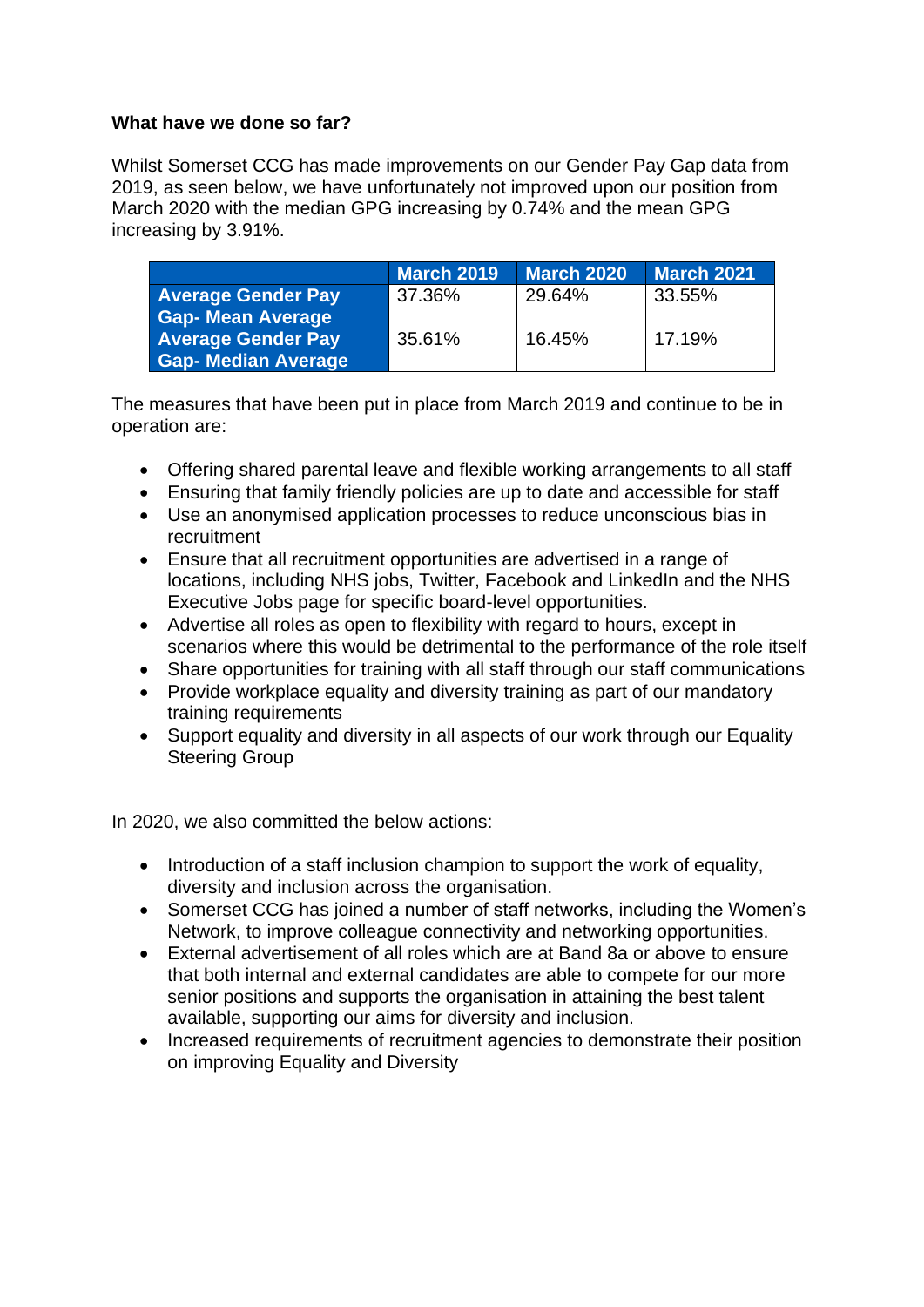## **Future Actions and Next Steps**

| <b>Action</b>                                                                                                                  | <b>How</b>                                                                                                                                                                                                                                                                                                                                                                                                                                 | <b>Progress</b>                                                                                                                                                                              | <b>Completed</b><br>by        | <b>Completion</b><br><b>Date</b> |
|--------------------------------------------------------------------------------------------------------------------------------|--------------------------------------------------------------------------------------------------------------------------------------------------------------------------------------------------------------------------------------------------------------------------------------------------------------------------------------------------------------------------------------------------------------------------------------------|----------------------------------------------------------------------------------------------------------------------------------------------------------------------------------------------|-------------------------------|----------------------------------|
| Continuation of support offered to<br>staff to allow a continuation of<br>remote working, to support flexibility<br>for staff. | A 'new ways of working'<br>survey has been provided to<br>all staff to gain views as to<br>how staff wish to work going<br>forward.                                                                                                                                                                                                                                                                                                        | The survey has been<br>completed in July 2021<br>and the data is currently<br>being analysed to<br>commence planning to<br>ensure that the new ways<br>of working are supportive<br>for all. | Corporate<br><b>Business</b>  | 1 January<br>2022                |
| Further development of transparent<br>recruitment for Very Senior<br>Manager vacancies.                                        | The transition to the<br>Integrated Care System in<br>July 2022 may present<br>(depending on the<br>regulations and guidance<br>provided in respect of this<br>transition) a further<br>opportunity to consider<br>specific fair advertising and<br>recruitment of board<br>vacancies. As described<br>within the document, the<br>aim is to ensure that the<br>VSM colleagues of the ICB<br>are representative of the<br>CCG's workforce. | To commence in<br>February 2022                                                                                                                                                              | HR and<br>Recruitment<br>Team | 1 May 2022                       |
| Further development of transparent<br>recruitment for Non-Executive<br><b>Directors</b>                                        | The transition to the<br>Integrated Care System in<br>July 2022 presents a further<br>opportunity to consider                                                                                                                                                                                                                                                                                                                              | <b>Commenced January</b><br>2022                                                                                                                                                             | HR and<br>Recruitment<br>Team | 28 February<br>2022              |